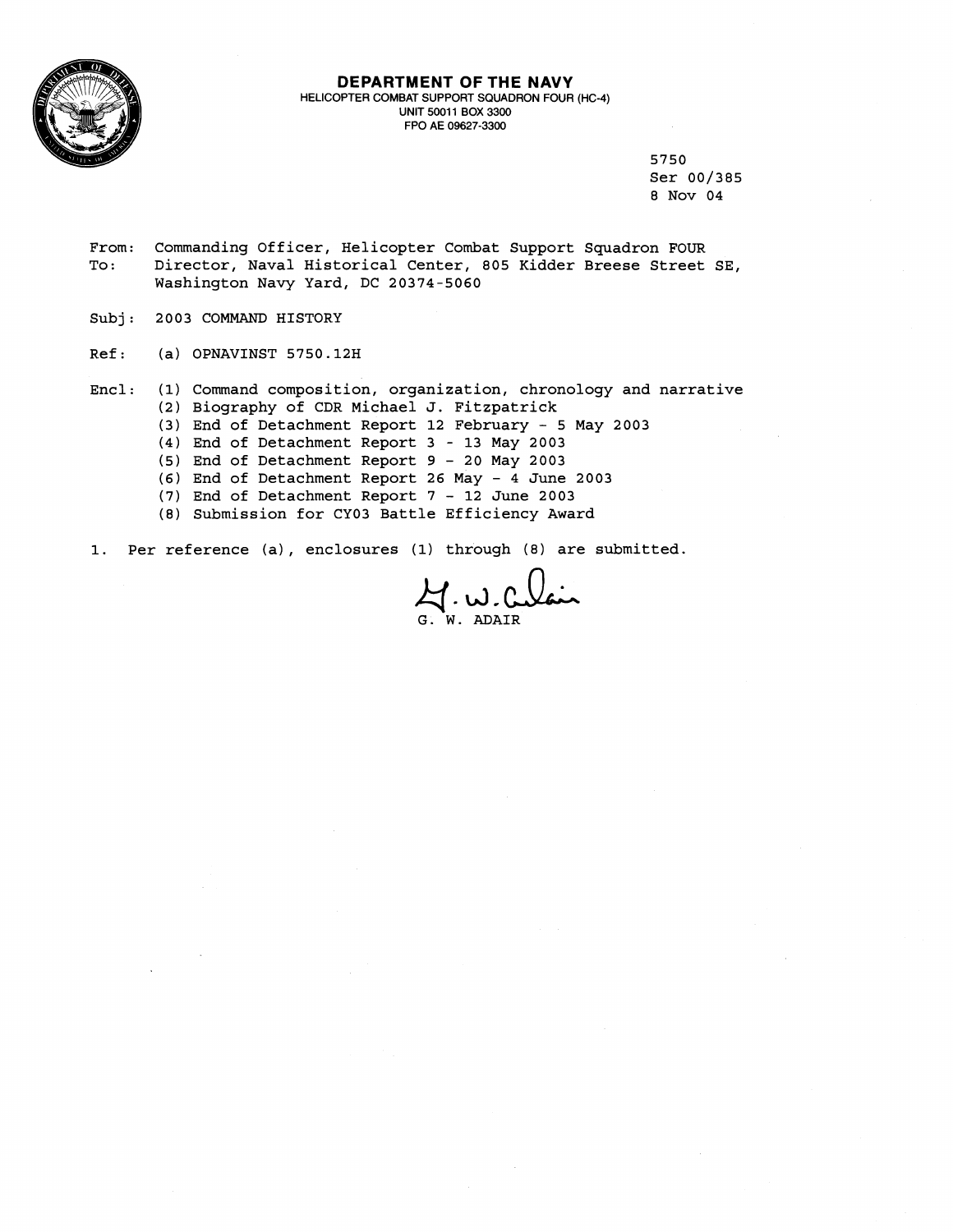# **2003 Helicopter Combat Support Squadron FOUR Cormnand History**

### **I. Command composition and Organization**

**Title:** The squadron's short title is HC-4 and is nicknamed Black Stallions. The Unit Identification Codes are 52959 (sea) and 55248 (shore).

**Mission:** To operate from Naval Air Station Sigonella, Italy, to fixed land-bases and U. S. Naval ships certified for H-53E helicopter operations in support of COMFIFTHFLT and COMSIXTHFLT. Although primarily operating within the European and Arabian Gulf Theatres, HC-4 is capable of operation worldwide to provide passenger and cargo transportation, vertical onboard delivery, search and assistance, MEDEVAC services, Naval Special Warfare Training and Explosive Ordnance Disposal operations support, and airborne firefighting as directed by higher authority.

| <b>Established:</b><br><b>Homeport:</b> | 6 May 1983<br>NAS Sigonella, IT                            |  |  |  |  |
|-----------------------------------------|------------------------------------------------------------|--|--|--|--|
|                                         |                                                            |  |  |  |  |
| <b>Aircraft:</b>                        | Nine MH-53E Sea Dragon Helicopters<br>(Side Number - Buno) |  |  |  |  |
|                                         | 41 - 163057 (stricken)<br>$00 - 163068$ 40 - 162509        |  |  |  |  |
|                                         | $42 - 163065$ $43 - 164864$ $44 - 163053$                  |  |  |  |  |
|                                         | $45 - 163055$ $46 - 162516$ $47 - 162505$                  |  |  |  |  |
| <b>Manning:</b>                         | Officers: 38<br>Enlisted: 231                              |  |  |  |  |

**Organization:** Normally operate two to four aircraft at Naval Air Station Sigonella and two to three autonomous detachments of two aircraft each.

**CO:** Michael J. Fitzpatrick, CDR, USN **XO:** Kevin J. Bianchi, CDR, USN<br>**XO:** Gregory W. Adair, CDR, USN Gregory W. Adair, CDR, USN (July 2003 - present) CMC: Rodney A. Parks, CMDCM (AW/SW) , USN **CMC:** Shawn A. Sarver, CMDCM (AW/SS), USN (July 2003 - present)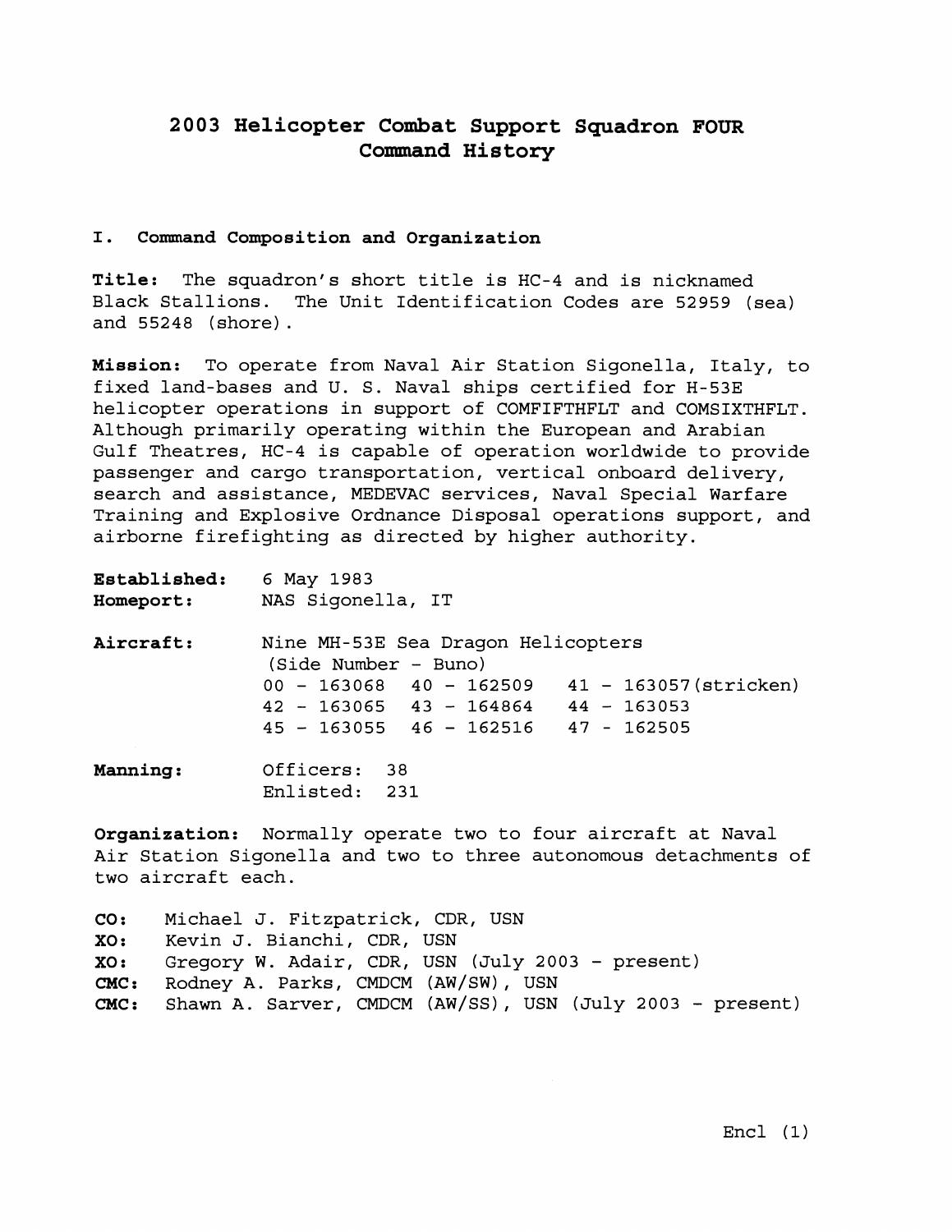# **11. 2003 Chronology**

| II. 2003 Chronology |                  |                                                                                                                                                                                                                                                                                                                                                                                                                                                                                                                                                                |
|---------------------|------------------|----------------------------------------------------------------------------------------------------------------------------------------------------------------------------------------------------------------------------------------------------------------------------------------------------------------------------------------------------------------------------------------------------------------------------------------------------------------------------------------------------------------------------------------------------------------|
| Location            | Date             | <b>Event</b>                                                                                                                                                                                                                                                                                                                                                                                                                                                                                                                                                   |
| Fujairah, UAE       | $2$ Jan - 8 Jun  | Operation ENDURING<br>FREEDOM/ Operation<br>IRAQI FREEDOM: CVBG<br>Logistics Support<br>for USS KITTY HAWK<br>$(CV 63)$ , USS<br>LINCOLN (CVN 72),<br>USS NIMITZ (CVN<br>68). ARG Support<br>for USS KEARSARGE<br>(LHD 3), USS BATAAN<br>(LHD 5), USS BOXER<br>(LHD 4), USS NASSAU<br>(LHA 4), USS SAIPAN<br>(LHA 2), USS TARAWA<br>$(LHA 1)$ , USS<br>BONHOMME RICHARD<br>(LHD 6). Logistics<br>Support for USNS<br>COMFORT (T-AH 20),<br>USS ASHLAND (LSD<br>48), USCGC HAMILTON<br>(WHEC 715), USNS<br>PATUXENT (T-AO<br>201), USNS SHASTA<br>$(T-AE 33)$ . |
| Sigonella, IT       | $10$ Jan         | MV $2^{nd}$ LT JOHN P.<br>BOBO-Logistic<br>Support.                                                                                                                                                                                                                                                                                                                                                                                                                                                                                                            |
| Sigonella, IT       | 12 Jan           | USNS KANAWA (T-AO<br>196)-Logistic<br>Support.                                                                                                                                                                                                                                                                                                                                                                                                                                                                                                                 |
| Sigonella, IT       | 24 Jan - 28 Jan  | USS HARRY S. TRUMAN<br>(CVN 75)-Logistic<br>Support.                                                                                                                                                                                                                                                                                                                                                                                                                                                                                                           |
| Aviano, IT          | $29$ Jan - 6 Feb | Logistics Support<br>and Naval Special<br>Warfare Training<br>with USS HARRY S.<br>TRUMAN (CVN 75).                                                                                                                                                                                                                                                                                                                                                                                                                                                            |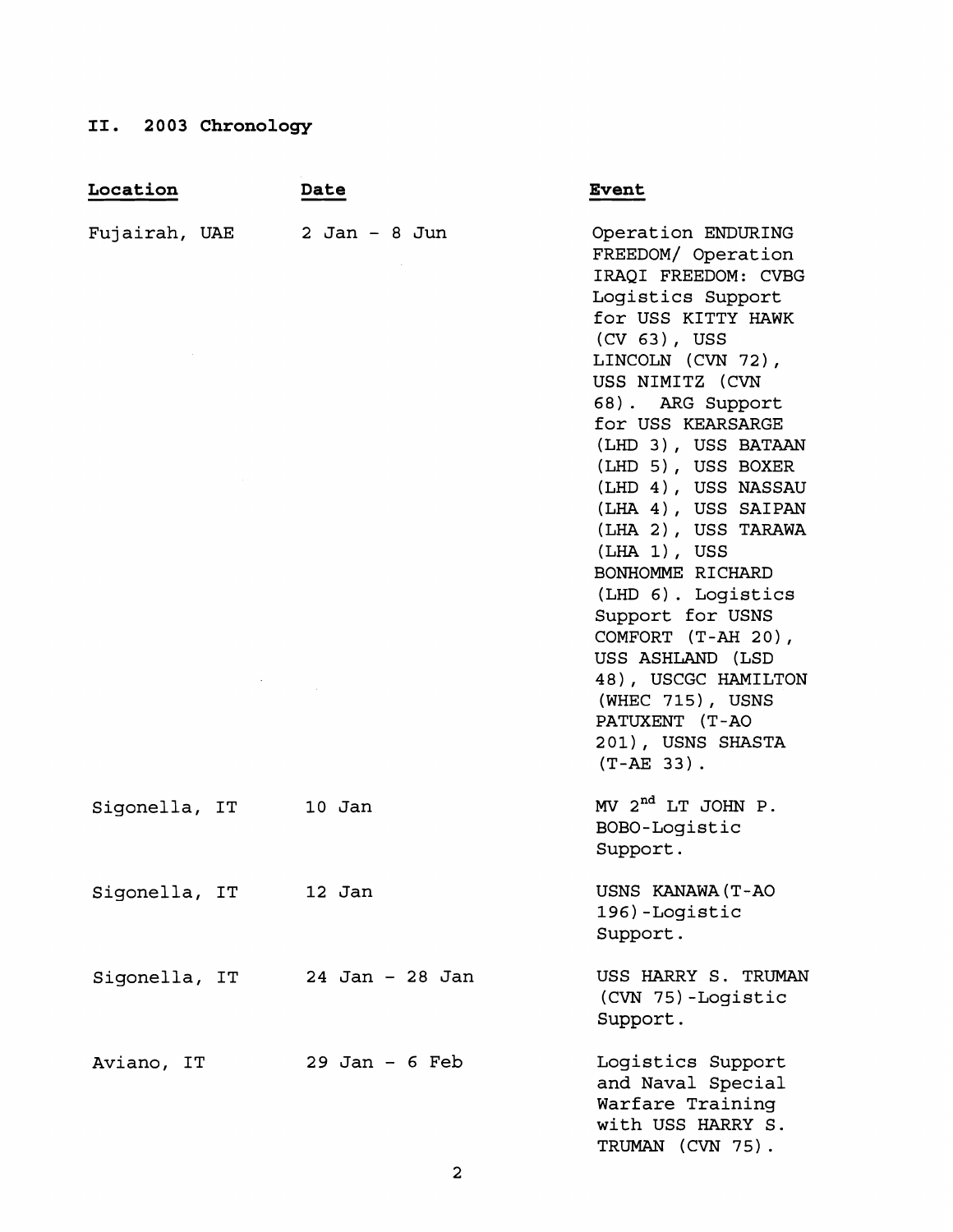|                      |                              | with USS HARRY S.<br>TRUMAN (CVN 75).                                                                                                                                                                                                                                                                                                        |
|----------------------|------------------------------|----------------------------------------------------------------------------------------------------------------------------------------------------------------------------------------------------------------------------------------------------------------------------------------------------------------------------------------------|
| Sigonella, IT 31 Jan |                              | USS SAIPAN (LHA 2)-<br>Logistic Support.                                                                                                                                                                                                                                                                                                     |
|                      | Sigonella, IT 8 Feb - 12 Feb | USS HARRY S. TRUMAN<br>(CVN 75)-Logistic<br>Support.                                                                                                                                                                                                                                                                                         |
| Akrotiri, CY         | 12 Feb - 5 May               | Operation ENDURING<br>FREEDOM/ Operation<br>IRAQI FREEDOM:<br>CVBG's Logistic<br>Support for USS<br>THEODORE ROOSEVELT<br>(CVN 71) and USS<br>HARRY S. TRUMAN<br>$(CVN 75)$ . ARG<br>Support for USS IWO<br>JIMA (LHD 7).<br>Logistic Support<br>for USS LASALLE<br>$(AGF 3)$ , USNS<br>ARCTIC (T-AOE 8),<br>and USNS KANAWA (T-<br>AO 196). |
| Sigonella, IT        | 14 Feb - 15 Feb              | USS THEODORE<br>ROOSEVELT (CVN 71)-<br>Logistic Support.                                                                                                                                                                                                                                                                                     |
| Sigonella, IT        | $25$ Feb - $26$ Feb          | USS LASALLE (AGF<br>3)-Logistic<br>Support.                                                                                                                                                                                                                                                                                                  |
| Sigonella, IT        | $1$ Apr - 7 Apr              | USS IWO JIMA (LHD<br>7)-Logistic<br>Support.                                                                                                                                                                                                                                                                                                 |
| Souda Bay, GR        | 12-17 Apr, 26 Apr-1 May      | Operation ENDURING<br>FREEDOM/ Operation<br>IRAQI FREEDOM:<br>Onload U.S. Marines<br>to the USS IWO JIMA<br>(LHD 7) Amphibious<br>Ready Group.                                                                                                                                                                                               |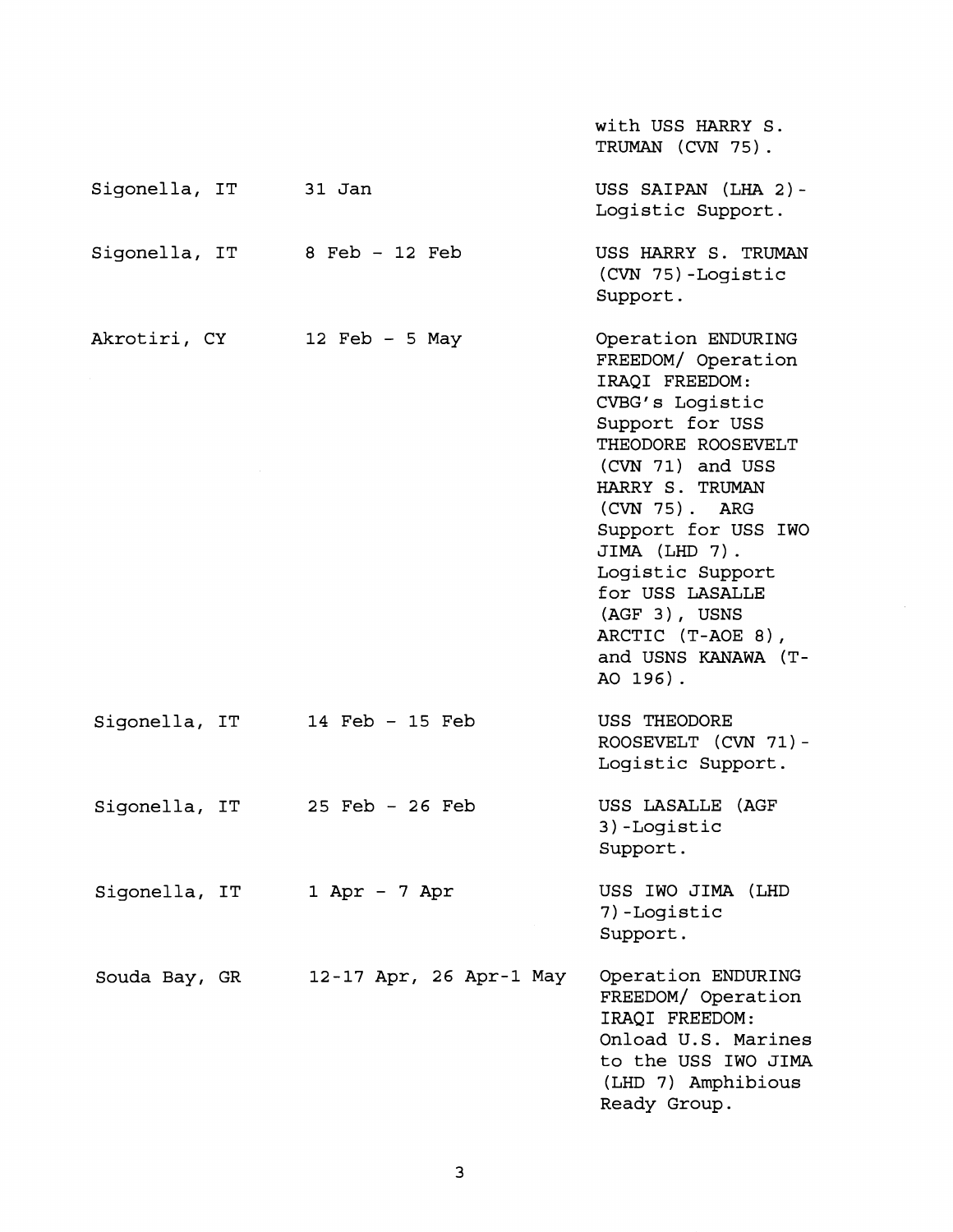| Sigonella, IT | 25 Apr - 30 Apr   | USS THEODORE<br>ROOSEVELT (CVN 71)<br>and USS HARRY S.<br>TRUMAN (CVN 75)-<br>Logistic Support.                           |
|---------------|-------------------|---------------------------------------------------------------------------------------------------------------------------|
| Lyneham, UK   | 3 May - 13 May    | Operation ENDURING<br>FREEDOM/ Operation<br>IRAQI FREEDOM:<br>Logistic Support<br>for USS HARRY S.<br>TRUMAN (CVN 75).    |
| Cartagena, SP | 9 May - 20 May    | Operation ENDURING<br>FREEDOM/ Operation<br>IRAQI FREEDOM:<br>Logistic Support<br>for USS THEODORE<br>ROOSEVELT (CVN 71). |
| Geneva, SW    | $26$ May $-4$ Jun | Logistic Support<br>for POTUS at G8<br>Conference.                                                                        |
| Sigonella, IT | 7 Jun             | USS LASALLE (AGF<br>3)-Logistic<br>Support.                                                                               |
| Naples, IT    | 7 Jun - 12 Jun    | Logistic Support<br>for Joint Civilian<br>Orientation<br>Conference.                                                      |
| Sigonella, IT | 13 Jun            | USNS BIG HORN (T-AO<br>198) -Logistic<br>Support.                                                                         |
| Sigonella, IT | 16 Jul            | Class "A" Mishap<br>with Loss of<br>Aircraft and 4 Crew<br>(CDR Bianchi, LT<br>Ober, AM1 Gibson,<br>AE3 Cox).             |
| Sigonella, IT | 25 Jul            | USS IWO JIMA (LHD<br>7)-Logistic<br>Support.                                                                              |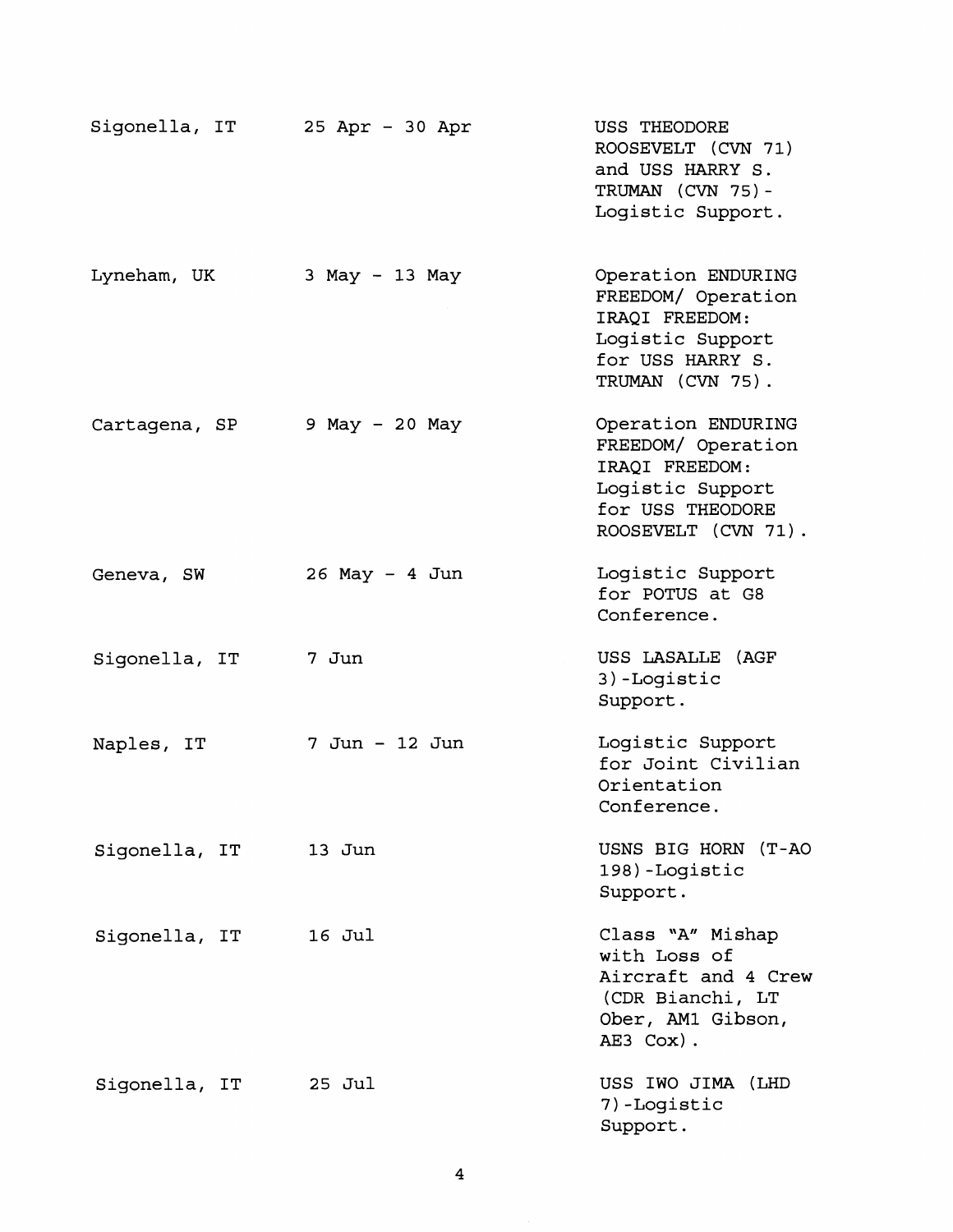| Sigonella, IT                      | 31 Jul            | USS NASHVILLE (LPD-<br>13)-Logistic<br>Support.                                   |
|------------------------------------|-------------------|-----------------------------------------------------------------------------------|
| Cagliari, IT                       | 2 Aug $-4$ Aug    | Logistic Support<br>for Secretary of<br>the Navy.                                 |
| RAF Mildenhall, UK 16 Aug - 31 Aug |                   | Helicopter Aerial<br>Refueling Training<br>Detachment.                            |
| Stuttgart, GE                      | 14 Sep - 20 Sep   | Naval Special<br>Warfare Unit-2<br>Training Support.                              |
| Sigonella, IT                      | 19 Sep            | USS LASALLE (AGF<br>3) -Logistic<br>Support.                                      |
| Souda Bay, GR                      | $30$ Sep - 2 Oct  | Naval Special<br>Warfare Training<br>with USS NICHOLAS<br>$(FFG 47)$ .            |
| Sigonella, IT                      | $4$ Oct - 5 Oct   | USNS GRUMMAN (T-AO<br>195)-Logistic<br>Support.                                   |
| Sigonella, IT                      | 10 Oct            | USS ENTERPRISE (CVN<br>65)-Logistic<br>Support.                                   |
| La Spezia, IT                      | $26$ Oct - 31 Oct | Naval Special<br>Warfare Training<br>(Fastrope,<br>Paradrops, and Soft<br>Ducks). |
| Sigonella, IT                      | 28 Oct - 29 Oct   | USNS LARAMIE (T-AO<br>20)-Logistic<br>Support.                                    |
| Sigonella, IT                      | $6$ Nov - 7 Nov   | USNS GRUMMAN (T-AO<br>195)-Logistic<br>Support.                                   |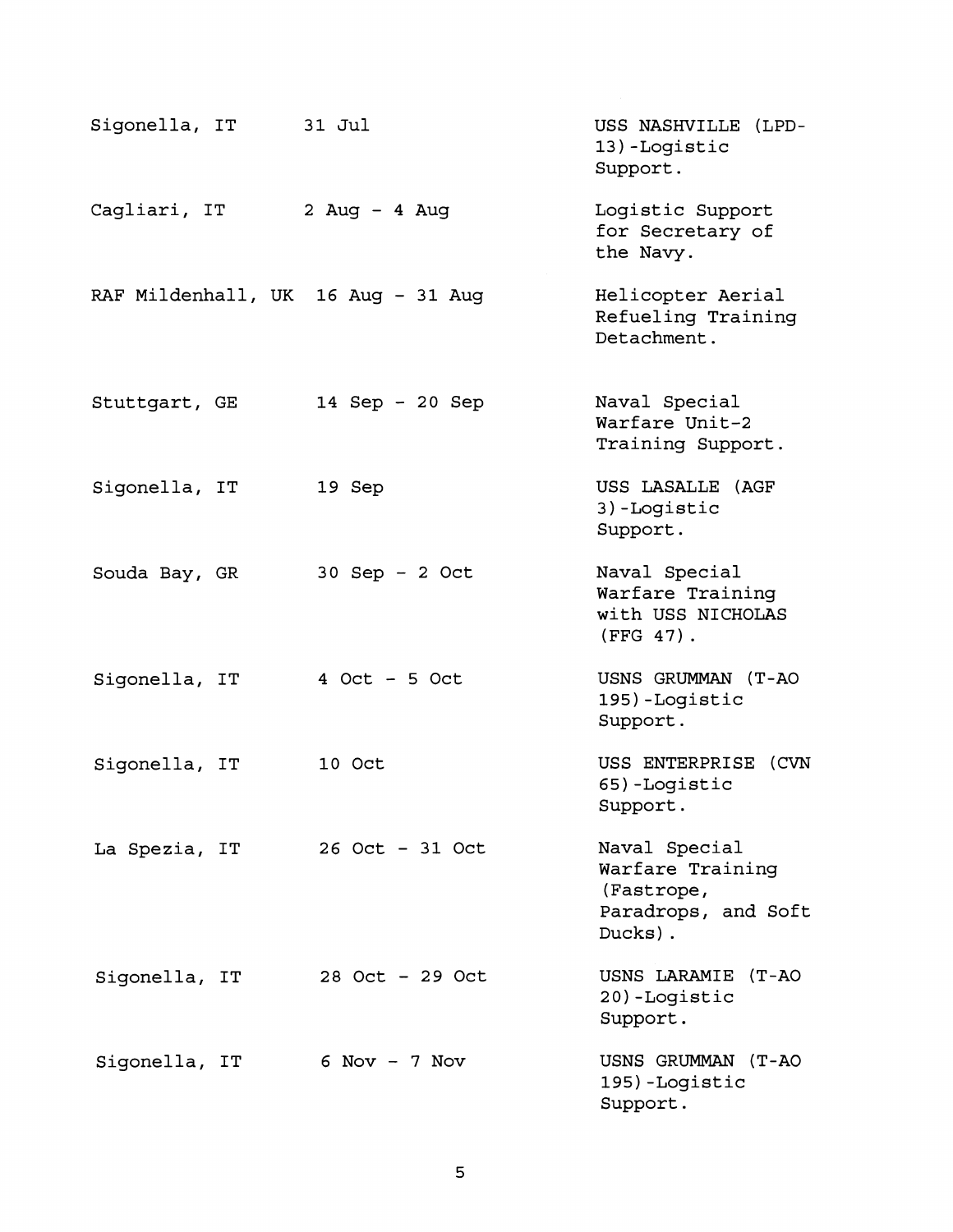| Sigonella, IT | 15 Dec $-$ 16 Dec | USNS GRUMMAN (T-AO<br>195)-Loqistic<br>Support. |
|---------------|-------------------|-------------------------------------------------|
| Sigonella, IT | 23 Dec            | USS GONZALES (DDG<br>51) -Logistic<br>Support.  |

### **111. 2003 Narrative**

This year began with an unusually high operational tempo for the Black Stallions of HC-4 in both FIFTH and SIXTH Fleet units operating in NAVEUR and NAVCENT Theatres in support of Operation IRAQI FREEDOM and Operation ENDURING FREEDOM. At times we were operating Detachments ONE, TWO (DRAGON), THREE, and HOMEGUARD for a total of four detachments with each detachment supporting ships of the fleet. HC-4 flew an unprecedented yearly total of 3,063.4 hours and transported 4,130 passengers, 845,700 pounds of mail, and 4,788,500 pounds of cargo with a 96.7 percent mission completion rate.

HC-4's Detachment ONE was in Fujairah, UAE, flying missions from 2 November 2001 until 8 June 2003. During 2003, Detachment ONE flew an impressive 440.1 hours and carried 1083 passengers, 221,100 pounds of mail, and 1,518,400 pounds of cargo with a mission completion rate of 98.5 percent. During this time period, heavy helicopter combat support was provided to the KITTY HAWK, LINCOLN, and NIMITZ Carrier Battle Groups (CVBGs). An equal amount of support was provided to the KEARSARGE, BATAAN, BOXER, NASSAU, SAIPAN, and TARAWA Amphibious Ready Groups (ARGs) . During missions the detachment flew many arduous legs, sometimes up to four hours each way over water. On 8 June 2003, Detachment ONE in Fujairah flew its last mission. The two aircraft returned home on 16 June 2003 after one year and seven months in the UAE.

On 12 February 2003, four aircraft from Detachment TWO, began their transit to Akrotiri, Cyprus in order to stand-up "Detachment DRAGON." While in Cyprus, Detachment DRAGON provided logistic support to the THEODORE ROOSEVELT and HARRY S. TRUMAN CVBGs. The IWO JIMA ARG also felt the benefits of receiving their combat support. The pilots and aircrew logged a combined 450.0 hours of flight time for all four aircraft. They hauled a total of 585 passengers, 367,400 pounds of mail, and 1,927,800 pounds of cargo with a 97.4 percent mission completion rate. The special cargo they carried consisted of 2,000 pound bombs, TF34's, F110's, T700's, F404's, JDAM kits, LGB-16 bombs, CH46 rotor head, 4'x6' steel plates, and much more. Detachment DRAGON flew its last mission on 4 May 2003, and returned home to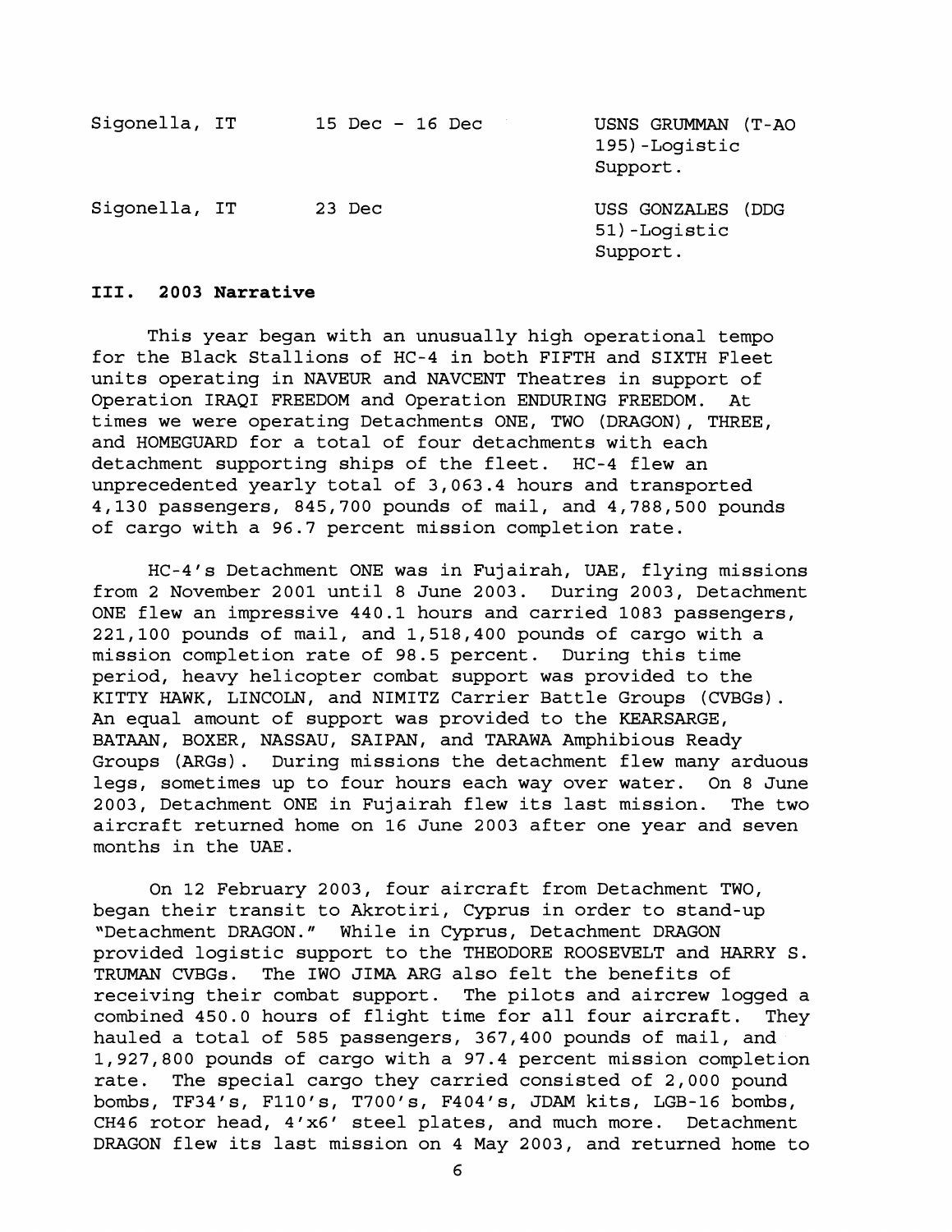NAS Sigonella on 5 May 2003 after three months of support in Akrotiri, Cyprus.

On 3 May 2003, two aircraft left for RAF Lyneham, United Kingdom. The detachment furnished much needed mail and cargo to USS HARRY S. TRUMAN (HST) during a port visit. HC-4 carried 21 passengers and hauled 103,000 pounds of cargo and 9,700 pounds of mail. It was an educational detachment as well. There were a plethora of historical sights to see. For example, Stonehenge was near the route of flight between the HST and RAF Lyneham. The detachment was a success.

On 9 May 2003, HC-4 Detachment TWO began the transit to Cartagena, Spain, in order to support the USS THEODORE ROOSEVELT on its way out of SIXTH Fleet. They carried 90 passengers, 212,000 pounds of cargo, and 20,000 pounds of mail.

During 2003, the Black Stallions were given three VIP/POTUS support missions. We were assigned two POTUS support missions. From 26 May until 4 June, HC-4 supported POTUS at the G8 Conference in Geneva, Switzerland. From 15 - 28 November, HC-4 provided support for POTUS during a goodwill visit to various locations in the United Kingdom. HMX-1 provided VIP kits for the aircraft handling the press corps and support staff. The birds looked better than ever, and nothing but compliments were heard from all. The most humorous comment to come out of the detachment was from the British media. They stated on the nightly news that the "Black Stallions are an attack helicopter squadron assigned to protect the President." From 2 - 4 August, the Secretary of the Navy was visiting Cagliari, IT. It was requested that we provide support for his visit, so we did.

HC-4 provided logistic support for the yearly Joint Civilian Orientation Conference (JCOC) from 9 June to 12 June. This year the support was provided from Naples, Italy to the USS LASALLE and the USNS PATUXENT. 180 passengers were carried, most of which were VIPs. HC-4 hauled over 23,000 pounds of cargo and 50 pounds of mail during the exercise. The detachment headed home on 12 June.

Naval Special Warfare has always been a part of our lives at HC-4. Three detachments were sent in support of Naval Special Warfare Exercises/Training to Stuttgart, Germany; Souda Bay, Greece; and La Spezia, Italy. The training sorties consisted of fast rope to USS NICHOLAS, paradrops, and soft duck exercises with American and allied special operations units. Training missions with EODMU EIGHT were flown from NAS Sigonella on a regular basis.